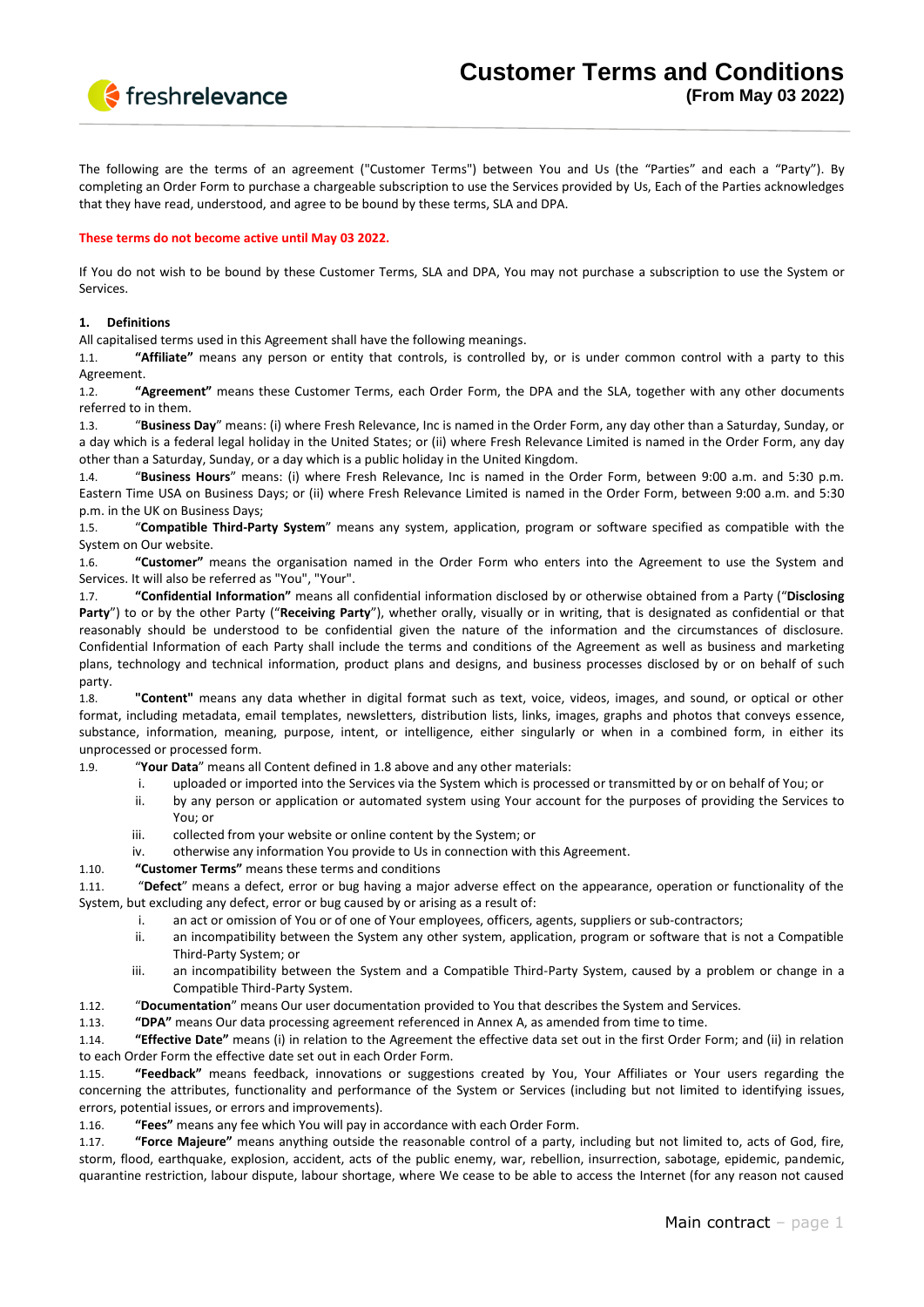

by Us or Our sub-contractors), transportation embargo, failure or delay in transportation, any act or omission (including laws, regulations, disapprovals or failures to approve) of any government or government agency.

1.18. "**Fresh Relevance"** means the entity named in the Order Form that enters into this Agreement with You. It will also be referred as "We", "Us", "Our" in these Customer Terms.

1.19. **"Initial Term"** means the initial term set out in each Order Form.

1.20. "**Intellectual Property Rights**" means all copyrights, patents, utility models, trademarks, service marks, trade names, business names, logos, domain names, moral rights, design rights (whether registered or unregistered), technical information, knowhow, rights in trade dress or get-up, rights in goodwill or to sue for passing off, unfair competition rights, design rights, database rights, computer data, semiconductor topography rights, generic rights, trade secrets, proprietary information rights and any other intellectual property rights, whether registered or unregistered and including all applications and rights to apply for registration, renewals or extensions of such rights as may exists anywhere in the world, and all similar or equivalent rights or forms of protection in any part of the world.

1.21. "**Other Services**" means third party products, applications, services, software, products, networks, systems, directories, websites, databases or information which You may connect to or enable in conjunction with the System or Services, including any of the foregoing which may be integrated directly into Your systems.

1.22. "**Order Form**" means each online order form made available by Us and completed by You for the purchase of access to the System and/or Services.

1.23. "**Permitted Purpose**" means real-time marketing of Your products or services to Your Shoppers.

1.24. **"Professional Services**" means any professional services included in an Order Form, which may include setup of email designs, HTML, email triggering sequences, and/or consulting or other services.

1.25. **"Renewal Term"** means the renewal term set out in each Order Form.

1.26. "**Services**" means System Services, Support Services, Professional Services and any Other Services supplied by Us to You and set out in an Order Form.

1.27. "**Shoppers**" or "Your Shoppers" means any people who You treat as potential customers, for example by showing them marketing or content of interest to them, or sending them email

1.28. "**Support Services**" means support and maintenance services provided or to be provided by Us to You for use of the System set out in the SLA.

1.29. **"System"** means the real-time marketing software-as-a-service platform currently located at [freshrelevance.com](http://freshrelevance.com/) (as may be updated from time to time by Us in Our sole discretion) and associated infrastructure that is owned and/or operated by Fresh Relevance Inc. and its parent company Fresh Relevance Ltd;

1.30. **"System Services"** means the real-time marketing services to be supplied by Us to You in accordance with the Documentation and as set out in each Order Form;

1.31. **"SLA"** means Our service level agreement(s), as amended from time to time, see Appendix 2.

1.32. **"Term"** means: (i) in relation to each Order Form, the Initial Term plus any Renewal Term(s) set out in each Order; Form; and (ii) in relation to the Agreement, the term as set out in Clause 10.1.

1.33. **"User"** means an individual who is authorized by You to access the System and use the Services via a user identification and credentials. Users may include only Your employees, officers, partners (where You are a partnership), members (where You are a limited liability company), and Your consultants, contractors, and agents.

1.34. "**Virus**" means any computer code, files, scripts, agents, programming instruction or set of instructions that is intentionally and specifically constructed with the ability to damage, corrupt, destroy, steal data from, interfere with or otherwise adversely affect computer programs, data files or hardware without the consent or intent of the computer user and whether its operation is immediate or delayed including wilfully, negligently or without knowledge of its existence. This definition includes, but is not limited to, self-propagating programming instructions commonly called viruses, trojans or worms.

1.35. "**Data Protection Laws**" means any law statute, declaration, decree, directive, legislative enactment, order, ordinance, regulation, rule or other binding restriction which relates to the protection of individuals with regards to the processing of personal data to which a Party is subject for the purposes of this Agreement under the law applicable to this Agreement as per clause 14 below, including providing that the law of England is applicable to this Agreement (a) the Data Protection Act 2018 and the General Data Protection Regulation 2016/679 (EU GDPR) as each is amended in accordance with the Data Protection, Privacy and Electronic Communications (Amendments etc) (EU Exit) Regulations 2019 (as amended by SI 2020 no. 1586) and incorporated into UK law under the UK European Union (Withdrawal) Act 2018, as amended, respectively; and (b) any statutory code of practice published by the Information Commissioner's Office from time to time.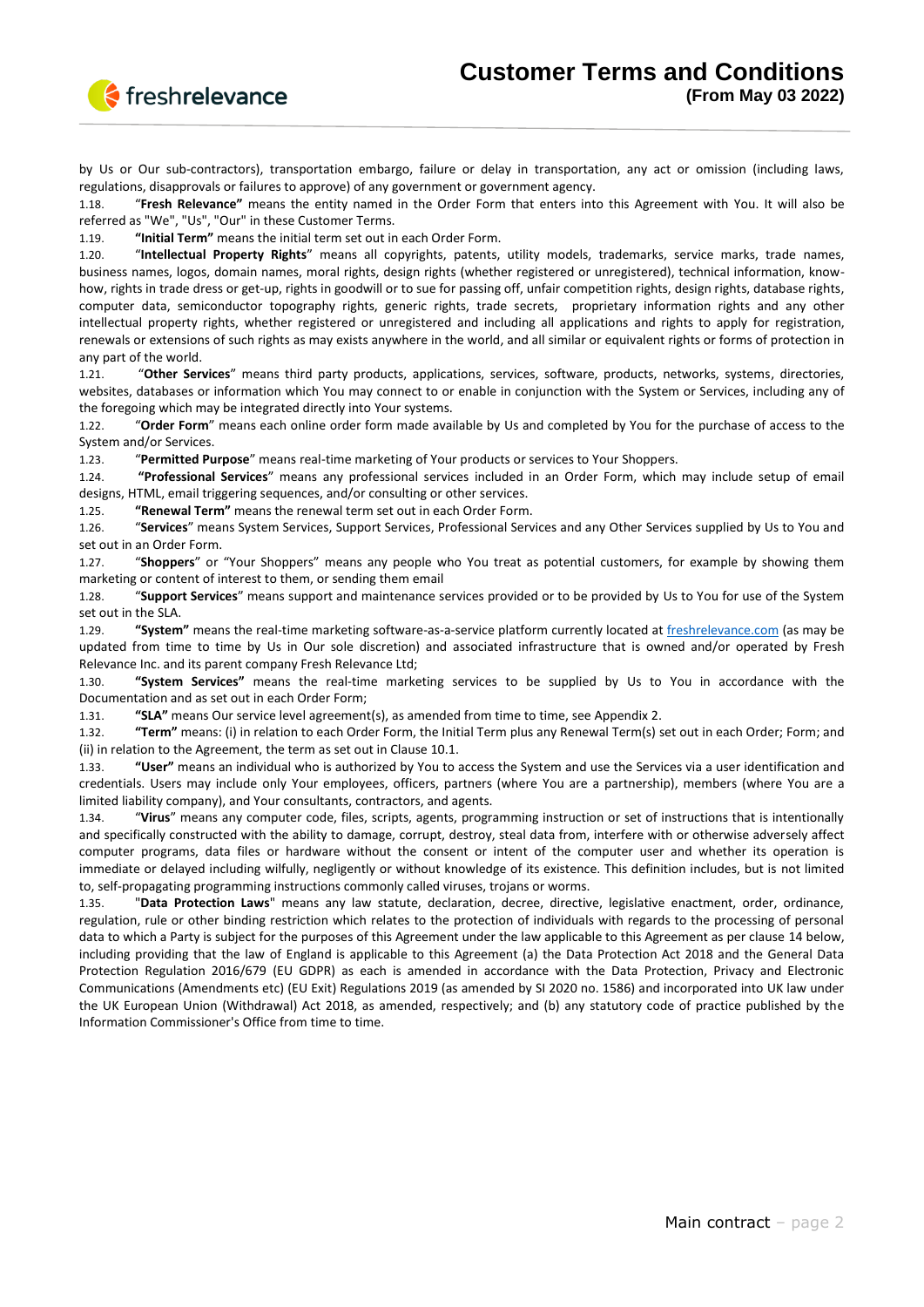

### **2. Licence to use the System and Services**

- 2.1. **Ordering.** You engage Fresh Relevance and we agree to provide access to the System and Services to You in accordance with the terms of this Agreement. During the Term of the Agreement, You shall purchase access to the System and Services by completing Order Forms. We will provide you with access to the System and Services described in each Order form from the Effective Date and for the Initial Term of each Order Form. Once both Parties execute each Order Form, the Order Form shall be incorporated into and shall be subject to the terms of this Agreement.
- 2.2. **License.** Subject to Your payment of the Fees, Fresh Relevance grant You a non-exclusive, non-transferable, and nonsublicensable license for You, Your Affiliates and Users to use the System and Services solely for the Permitted Purpose, during the Term in accordance with the Documentation and the terms of this Agreement. Such licence permits You to make cache copies of software or other information necessary for You to receive the Services via the Internet. Where open-source software is used as part of the System or Services, such software use by You will be subject to the terms of the open source licences. No additional implied rights are granted beyond those specifically mentioned in this clause.
- 2.3. **Provision of the System and Services.** Fresh Relevance will, subject to these Customer Terms:
	- i. set up and implement the System for the websites(s) specified in each Order Form;
	- ii. make the System and System Services available to You in accordance with the Order Form and the Documentation;
	- iii. provide Support Services to You in accordance with the SLA; and
	- iv. provide a contact for Customer's technical and support questions relating to the System.
- 2.4. **System Defects.** Fresh Relevance will use commercially reasonable efforts to resolve any Defect in the System identified by You or otherwise brought to Our attention in accordance with the provisions of the SLA.
- 2.5. **Suspension.** Fresh Relevance may suspend access to the System and/or Services, or portion thereof, at any time, if in a commercially reasonable manner, the integrity or security of the System or Services is in danger of being compromised by acts of You, Your Affiliates Users, or persons unknown. Where possible, We shall give You 24 hours written notice, before suspending access to the System or Services, giving specific details of Our reasons.

#### **3. Use of the Services and Restrictions**

**Your Access and Use.** You, Your Affiliates and Users may access the System and use the Services during the Term as set out in each Order Form.

#### 3.1. **Your Responsibilities.** You will:

- i. be responsible for Your and Your Users' use of the System and Services in accordance with the terms of the Agreement. If You and Your Affiliate or User breach or neglect or act against a term of this Agreement, You shall be deemed to be responsible for the breach;
- ii. be responsible for the accuracy, quality, and legality of Your Data;
- iii. prevent and will ensure Users prevent unauthorized access to or use of the System and Services and notify Us promptly as soon as you become aware of any unauthorized access or use;
- iv. use and ensure Your Affiliates and Users use the System and Services only in accordance with the usage and access restrictions set forth below, the Documentation, and law applicable to You, Your Affiliates or Users; and
- v. comply with and ensure Your Affiliates and Users comply with the terms applicable to any Other Services.

You shall ensure that the credentials You use to access the System are kept confidential. You shall use all reasonable efforts to ensure that no unauthorized person could access the System or Services using such credentials. You shall immediately inform us if You have any reason to believe that the confidentiality of such credentials has been compromised.

3.2. **Usage Restrictions.** You and Your Users shall not:

- i. attempt to access the object code or source code of the System or its related systems or networks;
- ii. sell, resell, license, sublicense, distribute, rent, or lease any Service, or include any Service in a service bureau or outsourcing offering, or otherwise make the System or Services available to, or use the System or Services for the benefit of, anyone other than You, Your Affiliates, Users or Shoppers;
- iii. use the System or Services to store or transmit infringing, libellous, or otherwise unlawful or tortious material, or to store or transmit material in violation of third-party privacy rights;
- iv. use the System or Services to store or transmit any passwords, social security numbers, passport numbers, financial account numbers, or credit card information;
- v. use the System or Services to store or transmit Viruses or malicious code;
- vi. interfere with or disrupt the integrity or performance of the System, Services or third-party data contained therein;
- vii. copy, frame or mirror the System, Services or any part, feature, function, or user interface thereof;
- viii. access the System or Services in order to build competitive software or services;
- ix. attempt to decompile, reverse engineer or disassemble the System or otherwise create or enable the creation of derivative works, modifications, or adaptations of the System;
- x. interfere with the functionality or operation of the System or Services or the use of the System or Services by third parties; or
- xi. use the System or Services in connection with any fraudulent or harmful purpose or activity, or otherwise in a manner that violates any applicable law.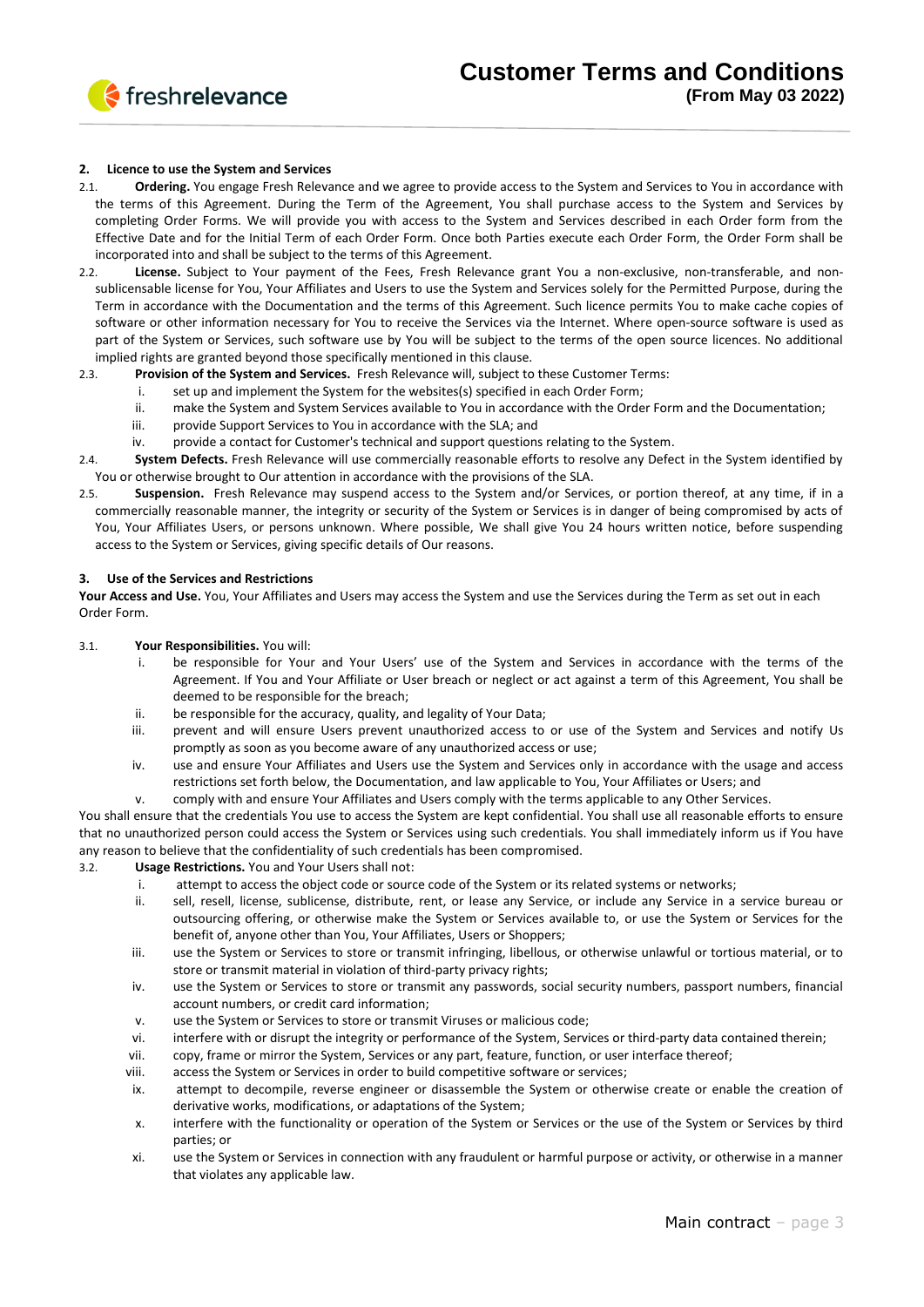

3.3. **Export Restrictions.** Each party will comply with all laws and regulations applicable to it, including U.S. export control laws. Neither party will have any liability to the other for any non-performance of their obligations under this Agreement to the extent that the non-performance is mandated by applicable law. Each party represents and warrants to the other that neither it nor its Affiliates, nor any of its or their users, officers or directors, are persons, entities or organisations with whom the other party is prohibited from dealing (including provision of software, products or services) by virtue of any applicable law, regulation, or executive order, including US export control laws, and names appearing on the U.S. Department of the Treasury's Office of Foreign Assets Control's Specially Designated Nationals and Blocked Persons List.

## **4. Other Services**

- 4.1. **Acquisition of Other Services.** Fresh Relevance or third parties may make Other Services available to You. When Fresh Relevance provides an integration for one of these Other Services, We will support the Integration. We will also support any Other Services when this is explicitly stated in the relevant Order Form. Otherwise any acquisition by Your of Other Services, and any exchange of data between You and any Other Services, is solely between You and the applicable Other Services, and is not supported by Us.
- 4.2. **Other Services and Customer Data.** If You install or enable any Other Services for use with the Services, You grant Us permission to allow the provider of such Other Services to access Your Data which includes personal data, ("**Your Personal Data**") provided by You as required for the interoperation of such Other Services with the Services. For the avoidance of doubt the choice to purchase, install, enable or otherwise use the Other Services is solely decided by You. We are not responsible for any disclosure, modification or deletion of Your Personal Data resulting from access to the Services by the provider of Other Services.
- 4.3. **Integration with Other Services.** The Services may contain features designed to interoperate with Other Services. To use such features, You may be required to obtain access to Other Services from their providers and may be required to grant Us access to Your account(s) on such Other Services. If a provider of Other Services ceases to make the Other Services available for interoperation with the corresponding Service features on reasonable terms to Us, We may cease providing those Service features without entitling You to any refund, credit or other compensation.

### **5. Your Data**

- 5.1. **Ownership.** All Intellectual Property Rights in Your Data will remain, as between the Parties, Your property.
- 5.2. **License.** You grant Fresh Relevance a non-exclusive, royalty-free, revocable license to copy, store, modify, reproduce, distribute, display, disclose and otherwise use Your Data on the System solely for the purposes of operating the System, providing the Services, fulfilling its obligations under this Agreement, and exercising its rights under this Agreement.
- 5.3. **Representation and Warranty.** You represent and warrant to Fresh Relevance that Your Data, and its use by Us in accordance with the terms of this Agreement will not:
	- i. breach any applicable laws;
	- ii. infringe any Intellectual Property Rights or other legal rights of a third party; or
	- iii. give rise to any cause of action against Us, its Affiliates or any other third party engaged by or on behalf of Us. We reserve the right to edit or remove any of Your Data or Your Generated Content that is submitted to the System, stored on Our servers, or hosted or published by Our System. Notwithstanding the foregoing, We do not assume any responsibility for monitoring Your Data or Your Generated Content submitted or published on the System or website.
- 5.4. **Your Generated Content.** You grant to Fresh Relevance, solely to the extent necessary to provide the Services hereunder, a worldwide, non-exclusive, royalty-free, revocable license to use, reproduce, adapt, publish, translate, and distribute Your Content in any existing or future media. Those include without limitation Your Data, text, images, audio material, video material, and audiovisual material that is submitted to or made available Us. You will not submit any of Your Data to the System that is illegal or unlawful, or that is or has been the subject of any threatened or actual legal proceedings.
- 5.5. **Removal of Content.** If Fresh Relevance receives information that content provided by You may violate applicable law or third-party rights, We will promptly notify You. In such event, You will promptly remove or stop using this content, or if You do not do so then We can choose to promptly remove or stop using this content, until the issue is resolved.
- 5.6. **Breach.** In accordance with the above terms in this Clause 5, Fresh Relevance:
	- i. reserve the right to disable Your credentials, Your use of the System or Services, or to restrict access to all or part of the System in a commercially reasonable manner, and,
	- ii. where necessary in the circumstances, to block computers using Your IP addresses from accessing the System or Services without notice, if We reasonably believe that there has been a violation or breach of Clause 5.

## **6. Fees, Payments and Taxes**

6.1. **Fees.** You will pay the Fees specified in each Order Form during the Initial Term and for each Renewal Term (if any) the commercial list price in effect at the start of each Renewal Term. Payment obligations are non-cancellable, and quantities purchased cannot be decreased during the Initial Term. At the start of any Renewal Term quantities can be reduced for that Renewal Term. We shall post its commercial list prices on its website from time to time, but such changes to Fees shall only apply from the beginning of the next Renewal Term after the price lists is published.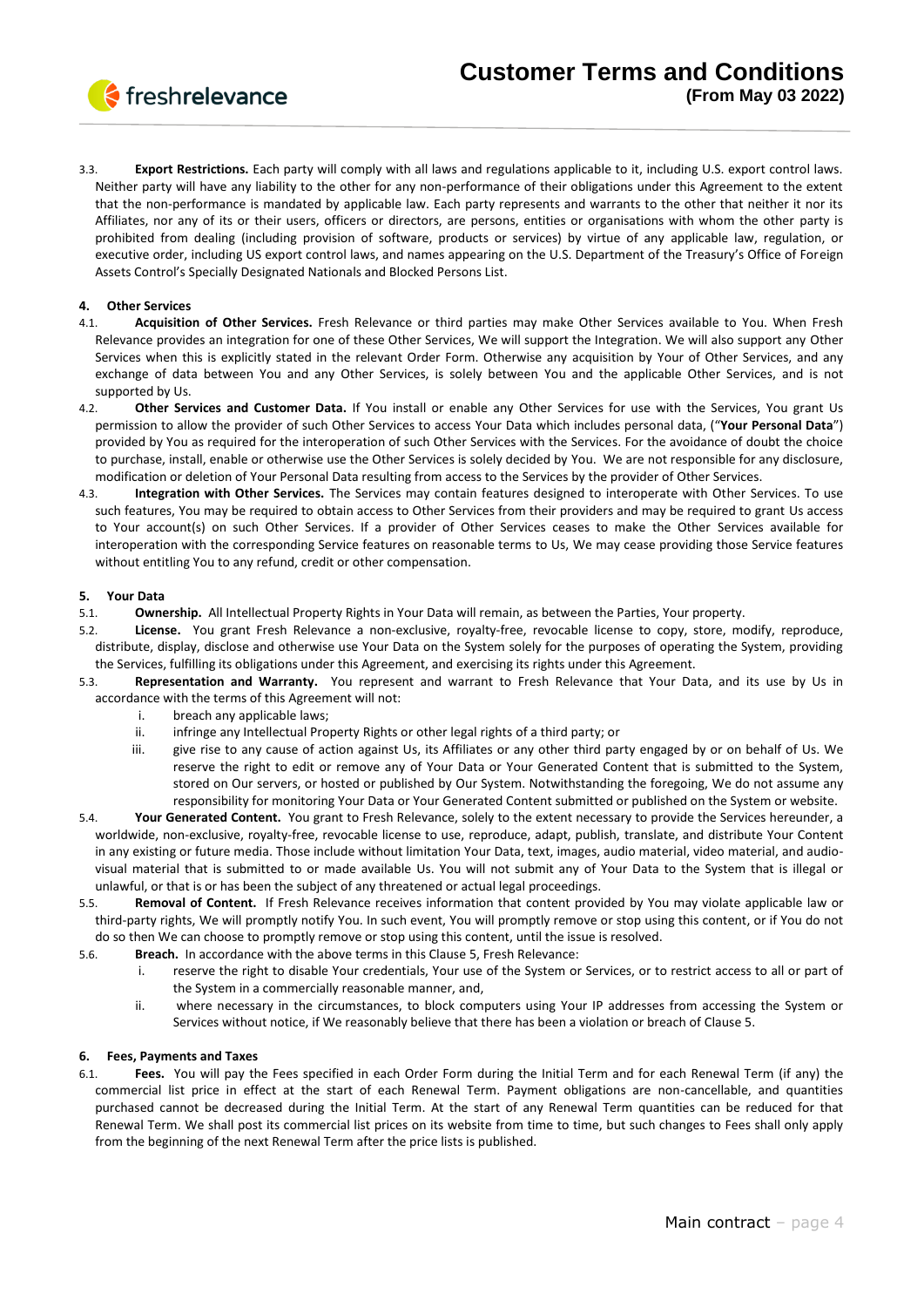

- 6.2. **Invoicing and Payment.** You will provide Us with valid and current credit card information or banking particulars for all Fees. You will notify Us of any changes to such information. You hereby authorize Us to charge credit card or process charges for all Fees specified in all Order Forms, for the Initial Term and any Renewal Terms.
- 6.3. **Form of Payment.** You shall pay as all Fees as set out in each Order Form or as the Parties agree in writing from time to time.
- 6.4. **Taxes.** If any authority imposes upon any transaction subject to this Agreement a duty, tax, levy, or fee, then You agree to pay that amount as specified in an Order Form or an Invoice, unless You supply exemption documentation. All fees, rates and estimates exclude all Taxes.

## 6.5. **Late Payments.** If You do not pay any Fees when due,

- i. We may charge You interest on the overdue amount at the rate of 4% per year above the base rate of NatWest Bank Plc from time to time (which interest will accrue daily and compounded quarterly),
- ii. We may, without liability to You, disable Your password, account and access to all or part of the System and Services,
- iii. We shall be under no obligation to provide any or all of the System or Services while the invoice(s) concerned remains unpaid, and
- iv. We reserve the right to recover any costs and reasonable legal fees We incur in recovering overdue payments.

### **7. Proprietary Rights**

- 7.1. **Our Intellectual Property.** Subject to the limited rights expressly granted in this Agreement, Fresh Relevance reserve all rights, title and interest, including all Intellectual Property Rights, in and to the System and Services. We shall own all rights, title and interest, including all Intellectual Property Rights, in and to any improvements to the System or Services. These include any new programs, upgrades, modifications, refinements or enhancements developed by or for Us in connection with providing the System or Services to You, Your Affiliates or Users, even if such improvements result from Your request or suggestion. To the extent, if any, that ownership in such improvements does not automatically vest in Us by virtue of this Agreement or otherwise, You hereby transfer and assign to Us all rights, title, and interest that You may have in and to such improvements.
- 7.2. **Your Intellectual Property.** As between Us and You, You exclusively own all rights, title and interest in and to all Your Data, and all Content created by You, or by Us for You, during performance of the Services, including email templates, newsletters, distribution lists, links, images, graphs and photos ("**Work Product**"), shall be owned exclusively by You. We will not use the same Work Product created for You under this Agreement for another customer. However, We shall not be restricted from using the same functionality, format, code, design, concepts, workflows, integrations or other ideas and underlying pre-existing Intellectual Property Rights represented in the Work Product.
- 7.3. **Feedback**. If You provide any Feedback to Us You hereby assign to Us all right, title, and interest in and to such Feedback. We are free to use that Feedback without payment or restriction and it shall be deemed to be a derivative work of the System or Services. Feedback expressly excludes Your Data and Your Confidential Information.
- 7.4. **Federal Government End Use Provisions**. Fresh Relevance provide the Services, including access to the System, solely for the end use of Your named in an Order Form. This customary commercial license is provided in accordance with FAR 12.211 (Technical Data) and FAR 12.212 (Software) and, for Department of Defence transactions, DFAR 252.227-7015 (Technical Data – Commercial Items) and DFAR 227.7202-3 (Rights in Commercial Computer Software or Computer Software Documentation). If a government agency has a need for rights not granted under these terms, You must negotiate with Us to determine if there are acceptable terms for granting those rights, and any use modification, reproduction, release, performance, display or disclosure of such commercial software or commercial software documentation by the U.S. Government will be governed solely by the terms of this Agreement and will be prohibited except to the extent expressly permitted by the terms of this Agreement.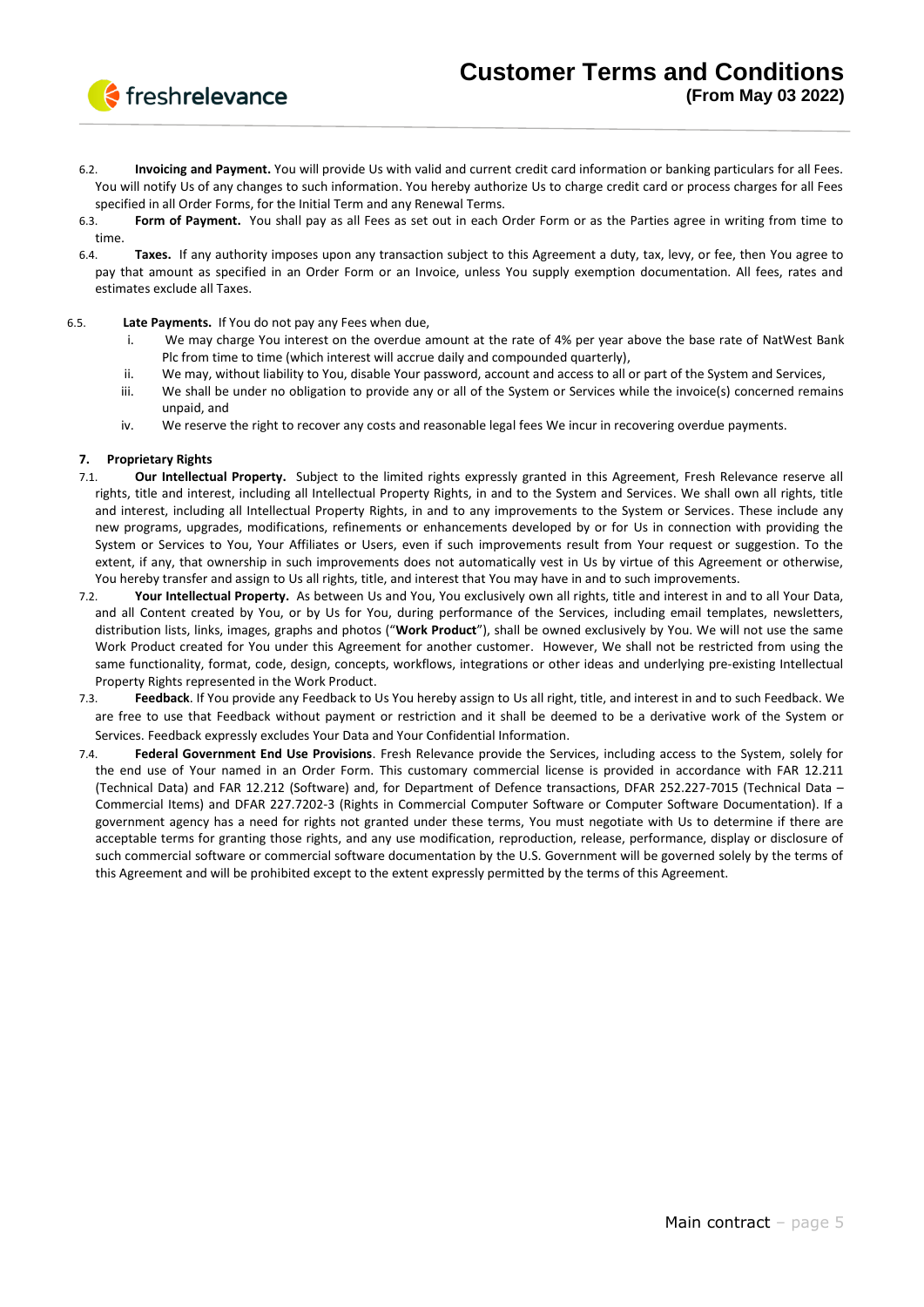

#### **8. Data Protection**

- 8.1. Each Party undertakes to comply with its obligations under relevant applicable Data Protection Laws, principles, and agreements.
- 8.2. When we are providing the System or Services to You, such collection and processing shall be in accordance with Our privacy policy published at<https://www.freshrelevance.com/legal/privacy-policy>
- 8.3. When the personal data of Shoppers is processed because You, Your Affiliates or Users, use the System or Services, the Parties acknowledge that (using GDPR terminology) you are in control. Either you are the controller (data controller) and We are your processor (data processor), or if Your contract is with one of Our resellers, You could be a processor and We your subprocessor. In this respect the Parties shall comply with their respective obligations under applicable Data Protection Law and the terms of the DPA.
- 8.4. Where We collect and process the personal data of Your or Your Affiliates' people who have accounts on the Fresh Relevance system, we act as the controller (data controller) for their personal data.
- 8.5. **Our Rights to Retain Summary Data**. We may use anonymous data about Your use of the System or the Services hereunder ("**Summary Data"**) to derive statistical information, usage data, and data about the functionality of the System and Services, and for any other lawful business purpose, provided such data cannot be used to identify You, or any Shoppers. We will be the owner of all right, title and interest in and to Summary Data.
- 8.6. **Your Personal Data**. When you are in control, as in section 8.3, You or Your Affiliate shall ensure that You have taken all necessary actions to allow Us to process personal the personal data legally, including providing any necessary information to Shoppers and obtaining any necessary consents.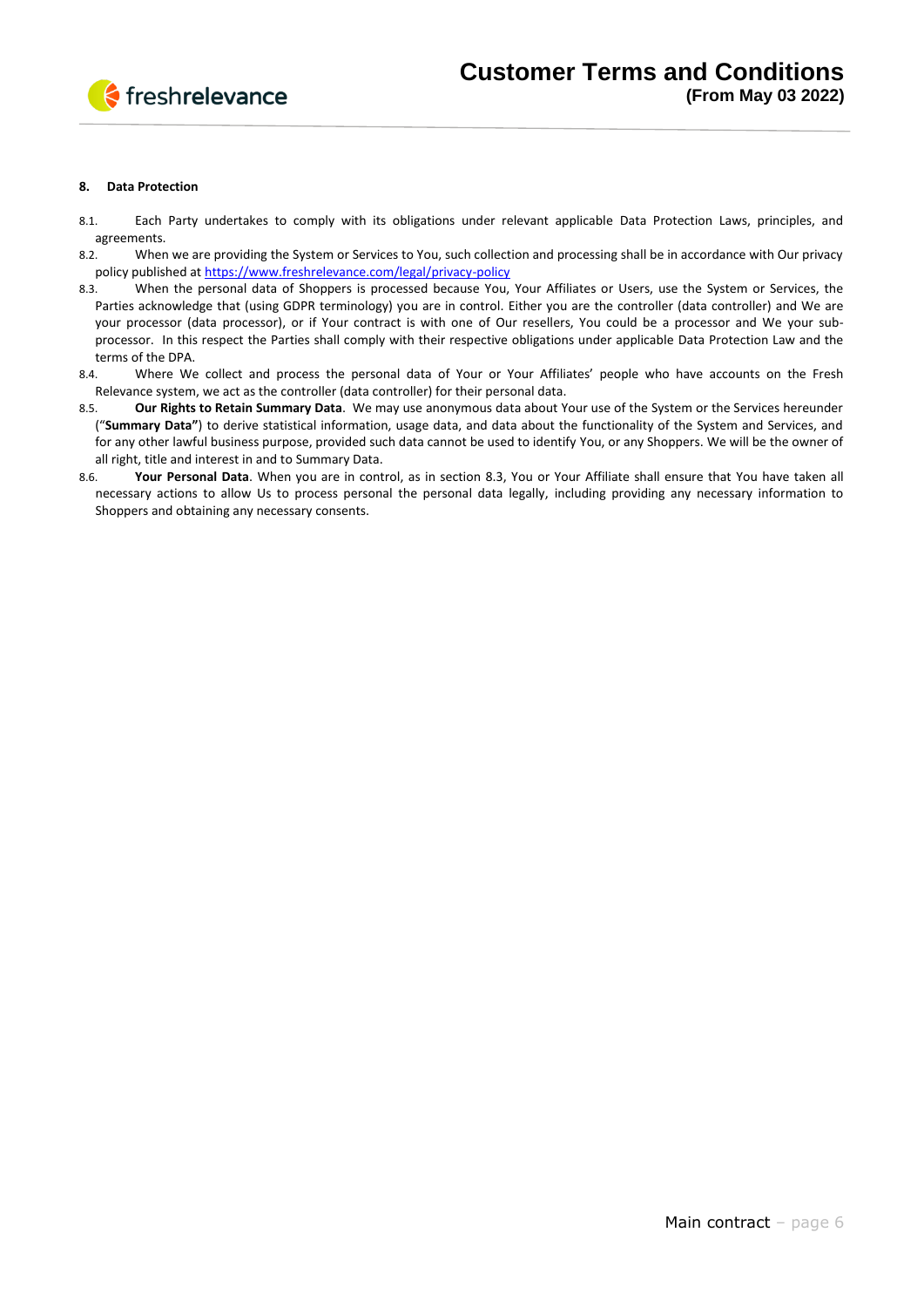

### **9. Confidentiality**

- 9.1. Both Parties shall use all reasonable endeavours to ensure that all Confidential Information received from the other party is not disclosed to any third party and is not used for any purpose other than in the proper performance of obligations hereunder.
- 9.2. Information belonging to the other party may be disclosed or used (as appropriate) by a party without the consent of that other (the disclosing party) if: it is now or subsequently becomes publicly known to that party through no wrongful act by that party; or if it is at the time of disclosure already known by the party to whom disclosure is made; or it is required to be disclosed by either party by an order of law or other binding regulation; or it is to be disclosed to the professional advisors of that party where the principle of client confidentiality would prevent the further release of that disclosed information by the advisor concerned.
- 9.3. The foregoing obligations as to confidentiality shall remain in full force for a period of five (5) years after the expiration or termination of the Agreement.

#### **10. Term; Renewal; Termination; Default; Remedies.**

- 10.1. **Term of the Agreement.** This Agreement commences on the date set up in the first Order Form which is Effective Date and continues until all Order Forms under the Agreement are terminated as set out below.
- 10.2. **Order Forms.** Each Order Form commences on the Effective Date set out in the Order Form and continues for the Initial Term set out in the Order Form.
- 10.3. **Renewal.** Unless otherwise excluded by You in writing, each Order Form automatically renews upon expiry of the Initial Term for a same length agreement period until either party gives the other at least thirty (30) days written notice of its decision not to renew an Order Form, prior to expiration of the Initial Term or then current Renewal Term of each Order Form.
- 10.4. **Fee Increase.** Upon every like-for-like renewal, the Fees will increase by (UK RPI + 3)%, unless agreed otherwise during the previous Term or the Order Form specifies otherwise. If You do not agree to any increase, either party can terminate the Order Form by giving notice as set out above in Clause 10.3.
- 10.5. **Material Breach.** Each of the following shall without limitation constitute a material breach of This Agreement: (i) Your failure to pay any Fees when due; (ii) either Party's failure to perform any of its material obligations in this Agreement.

#### 10.6. **Termination.**

- a. Either Party may terminate this Agreement and all Order Forms immediately by giving written notice to the other Party if:
	- i. the other Party commits any material breach of any terms of this Agreement, and (a) the breach is not remediable, or (b) the breach is remediable, but the other Party fails to remedy the breach within thirty (30) days of receipt of a written notice requiring it to do so;
	- ii. the other Party:
		- a) is dissolved;
			- b) ceases to conduct all (or substantially all) of its business;
			- c) is or becomes insolvent or is declared insolvent; or
			- d) convenes a meeting or makes or proposes to make any arrangement or composition with its creditors; or
			- e) becomes the subject of a petition in bankruptcy or any other proceeding relating to insolvency, receivership, liquidation or assignment for the benefit of creditors.
- b. You may terminate:
	- i. this Agreement in the circumstances set out in the section entitled "Service Credits/Remedy" in Addendum A (Service Levels);
	- ii. any affected Services in accordance with paragraph 6.4 of Addendum B (Fresh Relevance Data Protection Addendum).
- 10.7. **Consequences of Termination.** Upon termination of any Order Form(s), or this Agreement as a whole:
	- **10.7.1.** You will pay Us all Fees or other amounts due up to the end of the current Initial Term or Renewal Term as applicable for each Order Form. Unless any Order Form is terminated by You pursuant to clause 10.6, the Fees payable shall be prorated up to the effective date of termination of each Order Form. No Fees paid in advance that apply to periods after the effective date of termination shall be refunded, unless termination is solely by You pursuant to clause 10.6.
	- **10.7.2.** Each party agrees to promptly delete Confidential Information of the other party from its systems subject to each party's customary backup and archival processes. Without limiting the foregoing, a party may retain copies of Confidential Information to the extent required to comply with applicable laws. Such Confidential Information, as applicable, will remain subject to the disclosure and use restrictions herein but provided that We shall have no obligation to maintain Your Data after termination, except as may be required by law.
	- **10.7.3.** All licences and rights granted to You, Your Affiliates and Users to use the System and Services set out in each Order Form(s) terminated, shall immediately cease.
	- **10.7.4.** At Your option, following receipt of a request from You, We shall delete (in accordance with the terms of the DPA) or return all Your Data in its then current format, provided that such request is made within 30 days of termination. Fresh Relevance shall in addition, if so requested by the Customer, provide all assistance reasonably required by the Customer to facilitate the smooth transition of the Services to the Customer or any replacement supplier appointed by it, in return for fees as specified in Our ratecard.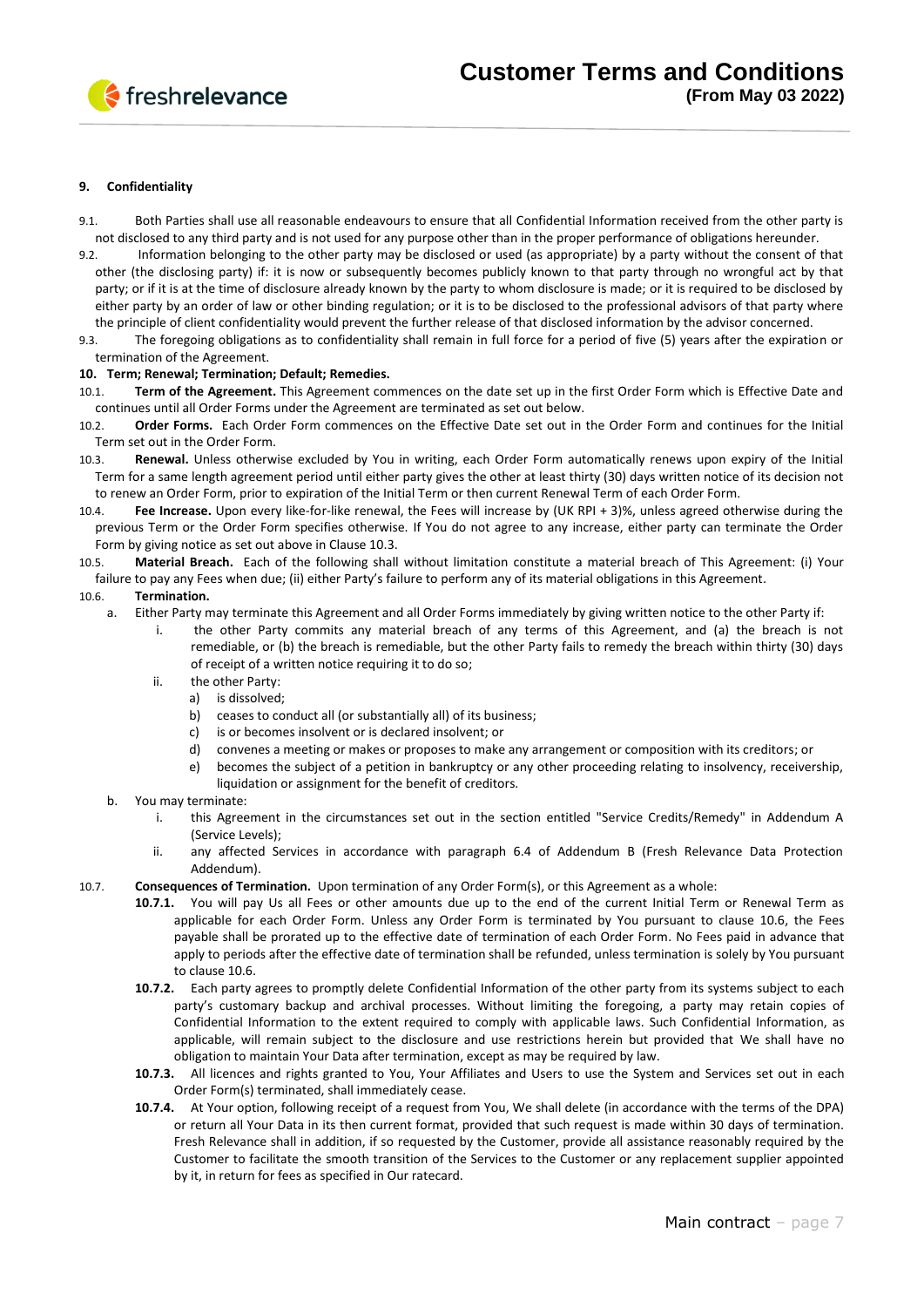

- **10.7.5.** Except as expressly set forth in these Customer Terms, any and all liabilities accrued prior to the effective date of the termination will survive,
- **10.7.6.** The obligations under Clauses 5.5, 6, 7, 8, 9.4, 10, 11, 12, 13,14,16.6, 16.8, 16.10 and any other provision that by its nature is intended to survive, shall survive the termination or expiration of this Agreement.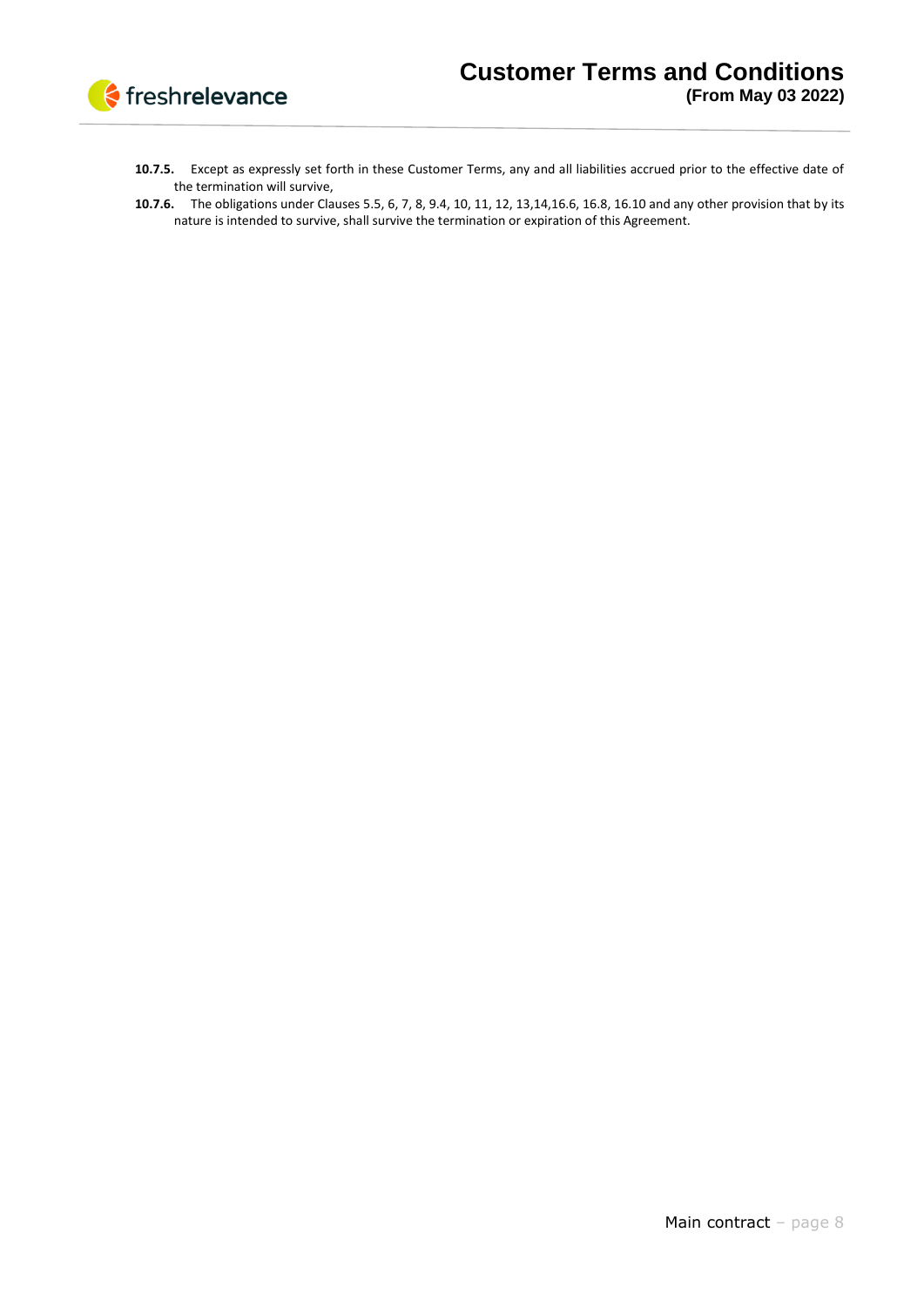

### **11. Representations and Warranties**

11.1. Mutual Representations and Warranties. Each party represents that:

- i. it has the legal power to enter into this Agreement, and that, when executed and delivered;
- ii. this Agreement will constitute the legal, valid and binding obligation of such party, enforceable in accordance with its terms and conditions; and
- iii. it shall comply with all applicable laws and regulations, governmental orders and court orders, which relate to this Agreement.
- 11.2. Your Representations and Warranties. You represent and warrant that:
	- **11.2.1.** You own all Your Data or otherwise have the legal right to have them uploaded onto and maintained on the System;
	- **11.2.2.** Your Data does not and will not infringe Intellectual Property Rights of any other party;
	- **11.2.3.** that Your Data does not and will not violate any applicable law;
	- **11.2.4.** You rightfully own the necessary user rights, copyrights and ancillary copyrights and permits required for You to fulfil Your obligations under this Agreement; and
	- **11.2.5.** Your use of the System and Services (including Affiliate and Users' use) will comply with applicable law.
- 11.3. Our Representations and Warranties. Fresh Relevance represent and warrant that:
	- **11.3.1.** the System and Services will perform materially in accordance with the applicable Documentation;
	- **11.3.2.** We have the right to license the System and Services; (ii) the Services shall be performed with reasonable skill and care and in a professional manner in accordance with good industry practice;
	- **11.3.3.** the Services shall be performed with reasonable skill and care and in a professional manner in accordance with good industry practice;
	- **11.3.4.** in performing the Services We will not infringe the Intellectual Property Rights of any third party or be in breach of any obligations We may have to a third party.
		- The foregoing warranties shall not: (i) cover deficiencies or damages relating to any third party components not furnished by Us; or (ii) any third party provided connectivity necessary for the provision or use of the System or Services.

11.4. **Updates to the System**. You acknowledge that the System is an on-line, subscription-based platform for providing Services to multiple customers. You also agree that in order to increase and improve the capabilities of the System and to provide expanded and improved benefits to its customers, We expect that We will make changes to the System from time to time. These changes shall not materially reduce the functionality of the System as at the commencement of this Agreement.

11.5. **Disclaimer of Warranties**. Fresh Relevance will perform the Services in a professional manner. All third-party materials are provided "as is". Save as otherwise provided for in this Agreement, all warranties implied by statute or common law are, excluded from this Agreement. We grant no warranties to You, regarding the system or Services or the third party services or the Products, including but not limited to implied warranties as to their fitness for any purpose that they will operate without interruption and will be error-free. Third-Party Materials is strictly between You and the third-party owner or distributor of the Third-Party Materials.

#### **12. Indemnities**

12.1. Fresh Relevance at Our own expense, shall:

- i. defend, or at its option, settle any claim or suit brought against You by a third party on the basis of infringement of any Intellectual Property Rights by the System or Services (excluding any claim deriving from any of Your Data or any Customer or User provided item or any third party service); and
- ii. pay any final judgement entered against You on such issue or any settlement thereof, provided that:
	- a) You notify Us promptly of each such claim;
	- b) We are given sole control of the defence and/or settlement; and
	- c) You fully co-operate and provide all reasonable assistance to Us in the defence or settlement.

12.2. If all or any part of the System and Services breaches any third-party rights, or in Our opinion may breach any third-party rights, including Intellectual Property Rights, we shall at Our own expense and in a commercially reasonable manner:

- i. procure for You the right to continue to use the System and Services or the affected part thereof;
- ii. modify or replace the System or Services of affected part thereof while providing materially equivalent features and functionality; and/or
- iii. by written notice to You, terminate this Agreement.

Upon termination You and all Users shall immediately cease using the System and/or Services and shall be refunded any Fees paid in advance for usage periods after the effective date of termination, including for Services not available as described in an Order Form and in this Agreement.

12.3. Fresh Relevance will have no liability, responsibility, or obligations under Clause 12.1 or 12.2 to the extent that a claim is based upon or arises from:

- i. You or Your Users' use of the System and Services in breach of the terms of this Agreement or outside of the scope of the licences granted under the Agreement;
- ii. Your Content or any other Customer or User or third party generated content or Other Services;
- iii. any modification of the System or Services not authorised by Us in writing; and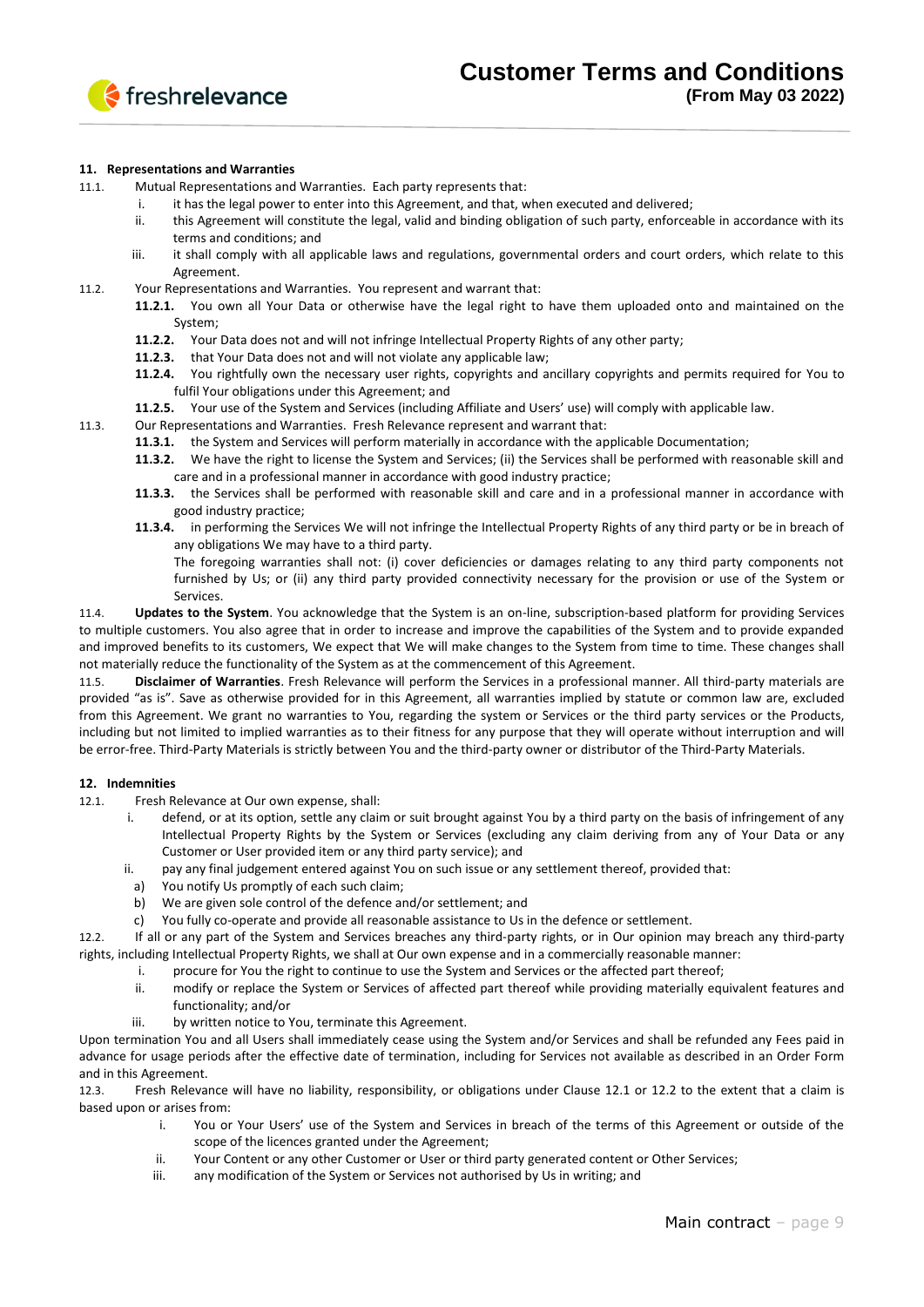

iv. use of the System and Services in combination with Other Services or other third party products or services, if the infringement would not have arisen in the absence of such combination.

12.4. Fresh Relevance shall defend, hold harmless and indemnify You and Your Affiliates together with their respective directors, officers, agents and employees from and against any losses, fines, damages, costs, liabilities and expenses (including reasonable legal fees) arising out of or in connection with any breach of Our obligations under data protection laws or the DPA.

12.5. You shall defend, hold harmless and indemnify Fresh Relevance and Our Affiliates together with their respective directors, officers, agents and employees from and against any losses, fines, damages, costs, liabilities and expenses (including reasonable legal fees) arising out of or in connection with:

- i. Our use of Your Materials in accordance with the terms of this Agreement;
- ii. any breach of Clause 2;
- iii. any breach of the terms of this Agreement by Your Affiliate or a User;
- iv. any breach of Your obligations under data protection laws or the DPA.

However, this does not Include any claims that result from Our negligence.

### **13. Limitation of Liability**

13.1. Nothing in this Agreement excludes or limits either Party's liability for death or personal injury caused by either Party's negligence, either Party's fraud or fraudulent misrepresentation, or wilful misconduct or any other liability which cannot be excluded or limited by applicable law.

13.2. Subject to Clause 13.1 and any indemnity given under this Agreement, in no event shall either party be liable in contract, tort (including negligence or breach of statutory duty) misrepresentation or however arising for any special (including nominal and exemplary damages), moral, incidental or indirect or consequential loss or damage of any nature whatsoever, whatever the cause thereof arising out of or in connection with the Agreement even if the other has been advised of the possibility of such damages.

13.3. Subject to Clauses 13.1 and 13.2, both Parties' liability in respect of breach of contract, tort, negligence, breach of statutory duty or howsoever arising shall be limited to a sum equivalent to the Charges paid by You pursuant to the Agreement during the twelve-month period preceding such incident, or if the Agreement has run for less than 12 months the Charges specified to be paid by You pursuant to the Agreement during the first twelve-month period.

13.4. You shall be liable for any breaches of this Agreement caused by the acts, omissions or negligence of any Users who access the System or Services as if such acts, omissions, or negligence had been committed by You.

## **14. Governing Law and Jurisdiction**

This Agreement will be governed by and interpreted in accordance with the laws of the states or countries specified below, without regard to conflicts of laws principles. The Parties will submit to the exclusive jurisdiction of and venue in the applicable courts set out below. Each party waives all defences of lack of personal jurisdiction and inconvenient forum:

- i. if the Fresh Relevance entity that is a party to this Agreement is Fresh Relevance, Inc, this Agreement (including these Customer Terms) shall be governed by and construed in accordance with the laws of Massachusetts, and the courts of Massachusetts shall have exclusive jurisdiction in connection with any dispute arising from this Agreement; or
- ii. of the Fresh Relevance entity that is a party to this Agreement is Fresh Relevance Limited, this Agreement (including these Customer Terms) shall be governed by and construed in accordance with the laws of England, and the courts of England shall have exclusive jurisdiction in connection with any dispute arising from this Agreement.

#### **15. Notices**

- 15.1. All notices to be sent under this Agreement shall be in writing, in English and deemed to have been duly given:
	- i. when received, if sent by a nationally recognized overnight courier, signature required;
	- ii. one day after being sent, if by e-mail, (in each case, with confirmation of transmission); and
	- iii. on the fifth  $(5<sup>th</sup>)$  day after the date mailed, if sent by certified or registered mail, return receipt requested, postage prepaid.

#### Notices to Us:

- To Fresh Relevance, Inc:
	- For the attention of Mike Austin: Fresh Relevance Inc, 6 Liberty Square, Unit 248, Boston, MA 02109 / Email: [mike.austin@freshrelevance.com](mailto:mike.austin@freshrelevance.com)
- To Fresh Relevance Limited:
	- o For the attention of Eddy Swindell: Kenneth Dibben House, Enterprise Road, Southampton Science Park, Southampton, SO16 7NS / Email[: eddy.swindell@freshrelevance.com](mailto:eddy.swindell@freshrelevance.com)

#### Notices to You:

As stated on the Order Form or to the postal or email address of Your primary contact with Us.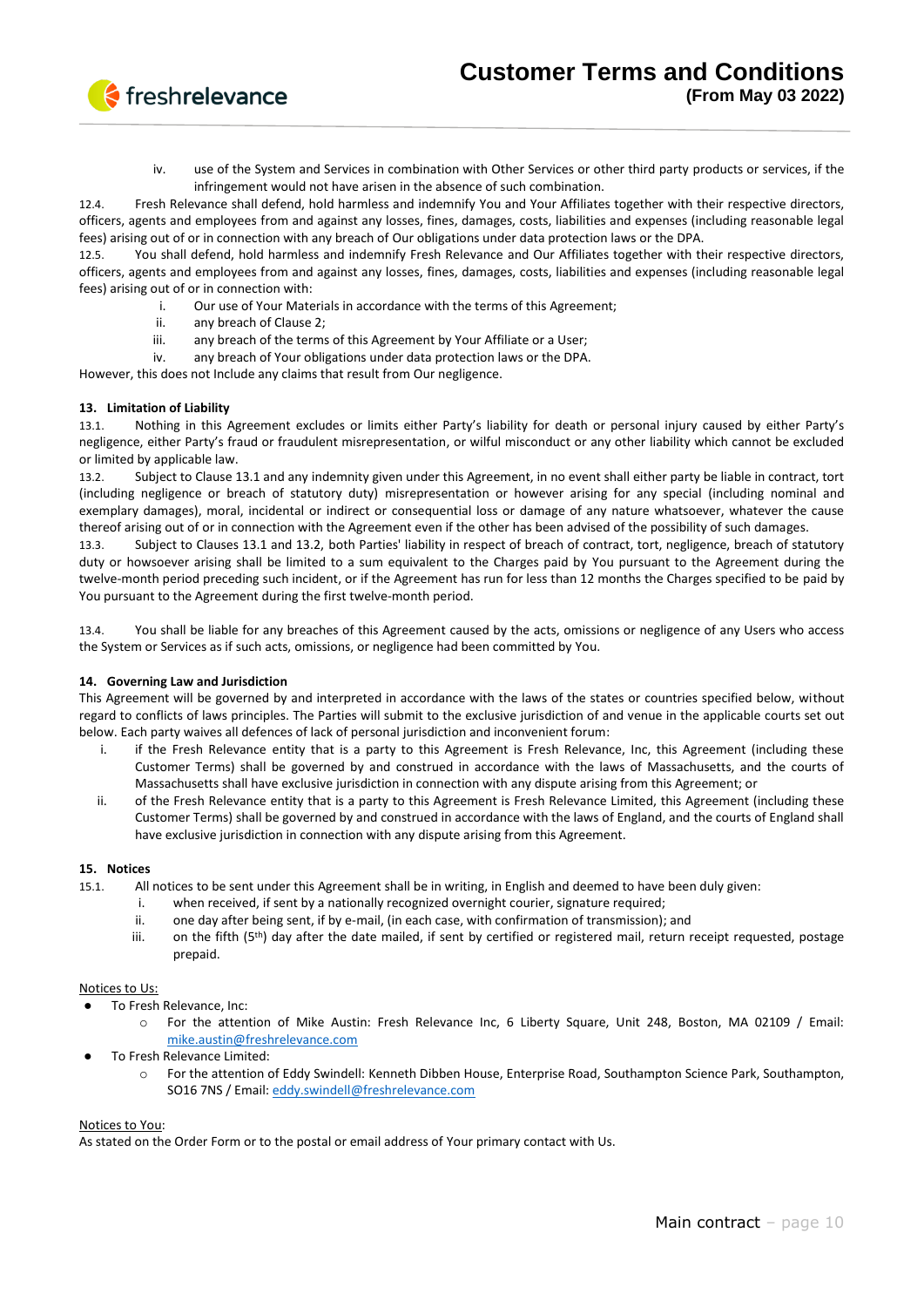

### **16. Force Majeure**

16.1. In no event will either party be liable or responsible to the other party or be deemed to have defaulted under or breached this Agreement, for any failure or delay in fulfilling or performing any obligation under this Agreement, (except for any obligations to make payments), when and to the extent such failure or delay is caused by Force Majeure. In the event of Force Majeure, the affected party shall give prompt written notice to the other party stating the period of time the occurrence is expected to continue and use diligent efforts to end the failure or delay and minimize the effects of such Force Majeure Event. Provided it has complied with the foregoing obligations, either party may terminate this Agreement if a Force Majeure event affecting the other party continues for a period of thirty (30) days or more.

#### **17. General**

17.1. **Anti-Corruption.** Each party agrees and acknowledges that it has not received or been offered any illegal or improper bribe, kickback, payment, gift, or thing of value from any of the other party's employees, contractors or agents in connection with the Agreement. Reasonable gifts and entertainment provided in the ordinary course of business do not violate the above restriction. If either party learns of any violation of the above restriction, such party will use reasonable efforts to promptly notify the other party.

17.2. **Assignment.** No party may assign or transfer its rights under this Agreement without the prior written consent of the other party, such consent shall not be unreasonably withheld, however either party shall be entitled to assign the Agreement to: (i) any company in its group of companies; or (ii) any entity that purchases the shares or assets of the assigning party as the result of a merger, takeover or similar event, provided the assignment is not to a competitor of the non-assigning party. This Agreement is binding upon and inures to the benefit of the Parties hereto and their respective permitted successors and assigns.

17.3. **Sub-contractors**. Fresh Relevance may engage subcontractors or other third parties to perform certain duties under the Agreement, in accordance with the terms of this Agreement. We shall be liable for any breaches of this Agreement caused by the acts, omissions or negligence of any sub-contractors its uses to provide the System or Services as if such acts, omissions or negligence had been committed by Ourself.

17.4. **Counterparts.** This Agreement may be executed in counterparts, each of which shall be deemed an original, but together shall constitute one and the same instrument.

17.5. **Construction and Interpretation.** Clause and paragraph headings are used solely for convenience of reference and shall not affect the interpretation of this Agreement. Use of the word "including" shall be interpreted to mean "including without limitation" and "including but not limited to" unless expressly stated otherwise. A "person" shall mean a natural person or any corporate or other entity, whether or not having separate legal personality. A reference to a party shall include that party's personal representatives, successors and permitted assigns. In interpreting any provision of this Agreement, no weight shall be given to, nor shall any construction or interpretation be influenced by, the fact that one of the Parties drafted this Agreement, each party recognizing that it has had an opportunity to review this Agreement and accept or reject it or request changes to it.

17.6. **Entire Agreement; Modifications.** These Agreement together with any documents expressly referred to in this Agreement contain the entire agreement between Us and You and supersede and replace any prior written or oral agreements, representations or understandings between the Parties relating to subject matter of this Agreement.

17.7. **Prevails clause**. In the event of a conflict between the content of an Order Form, these Customer Terms, DPA and the SLA, the terms of the Order Form shall prevail in relation to the Services included therein, followed by these Terms, the DPA and then the SLA. No usage of trade or other regular practice or method of dealing between the Parties will be used to modify, interpret, supplement, or alter the Customer Terms.

17.8. **Exclusion of Third-Party Rights.** This Agreement is not intended to benefit any third party and shall not be enforceable against or by any third party under any applicable legislation.

17.9. **Independent Contractors.** This Agreement shall create an independent contractor relationship between Us and You. Neither party shall have any authority to act in any way as a representative of the other, or to bind the other to any third party, except as specifically set forth herein. The Parties shall not be deemed to be partners, joint ventures or the like by virtue of the provisions hereof.

17.10. **Non-Competition.** Neither party will, without the other party's prior written consent, either during the Term of the Agreement or within six (6) months after the effective date of termination of the Agreement, engage, employ, or otherwise solicit for employment any employee, agent or contractor of the other party who has been involved in the performance of this Agreement.

17.11. **Publicity.** Neither party may issue press releases or other public announcements of any kind relating to the Agreement without the other party's prior written consent, and neither party may use the names, trademarks or logos (collectively the "**Marks**") of the other party without its prior written consent. Notwithstanding the foregoing, during the Term of the Agreement either party may include the Marks of the other party in presentations, marketing materials, customer, supplier or partner lists, financial reports, and website information about customers, suppliers or partners, provided that the other party follows the licensing party's standard logo/trademark usage guidelines if these have been supplied.

17.12. **Severability.** Should any term and condition of the Agreement be declared illegal or otherwise unenforceable, it shall be severed from the remainder of this Agreement, or the relevant portion of the Agreement, without affecting the legality or enforceability of the remaining portions of the Agreement.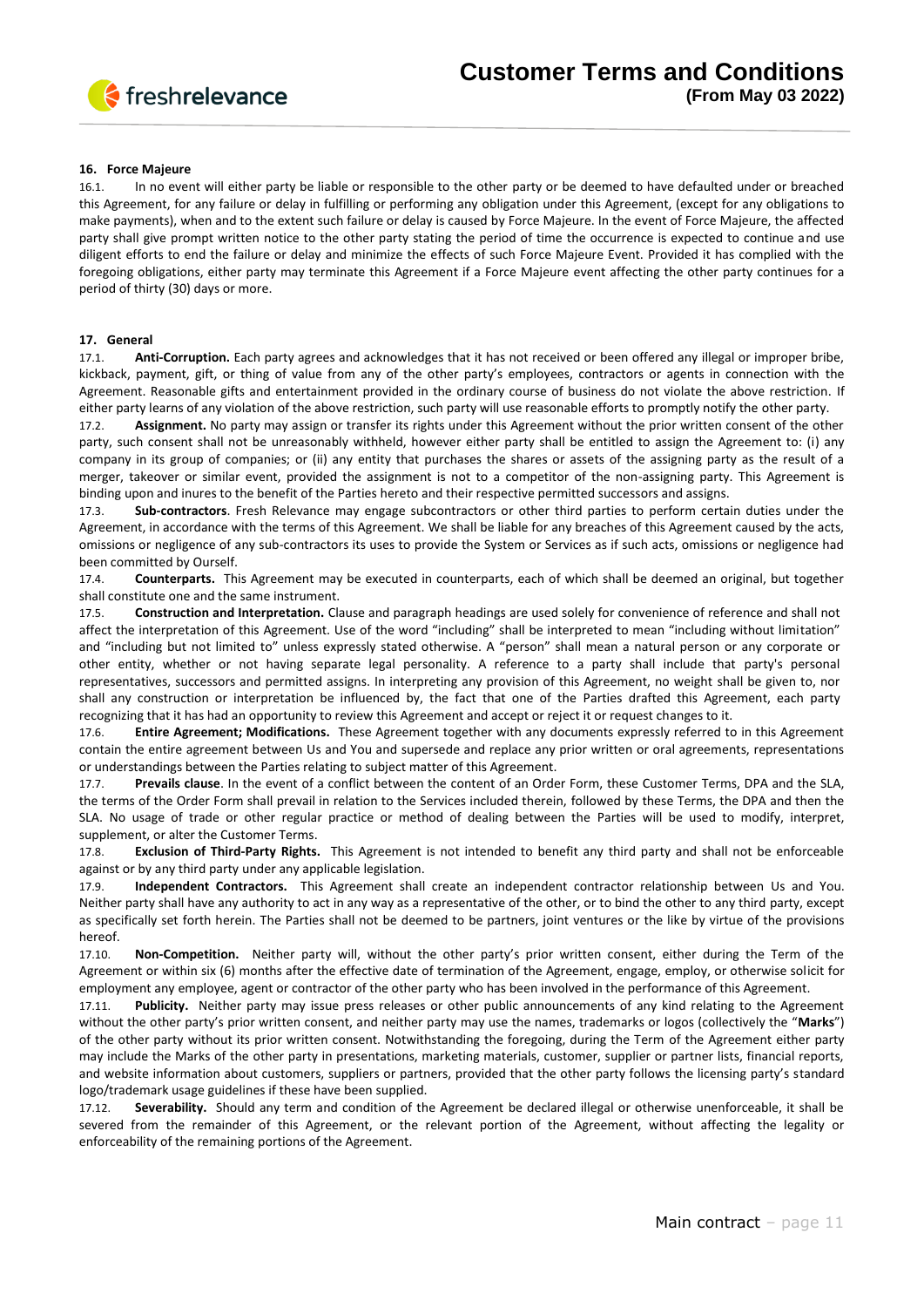

## **Schedule 1: This Schedule only applies if it is referenced in the Order Form**

## **Payment Plans**

### **Monthly Payment Plans**

On each Monthiversary, We will charge the monthly Fees agreed for Contract Month's Pageviews, in advance. Starting from the third Monthiversary, We will also calculate the rolling average of Your previous three Calendar Months' Pageviews (to smooth out usage peaks). If this average traffic is higher than the agreed level of Pageviews, You will also be charged an additional pro-rata proportion of the Invoice Value specified in the Order Form

### **Annual Payment Plans**

We will calculate the rolling average of Your previous Contract Year's Pageviews. If this average traffic is higher than the agreed level of Pageviews, You will also be charged an additional pro-rata proportion of the Invoice Value specified in the Order Form.

If during the Term, the actual number of Monthly Pageviews is significantly and consistently higher than the Contract Month Pageviews, additional pro-rata fees will be applied.

#### **For both types of Payment Plan**

An online report shows Your current Pageview usage. We will notify You if usage is approaching the pre-agreed level. You can contact Us at any time to increase the agreed level of Pageviews to a higher amount.

Payment Plan Definitions:

- Contract Start Date, as specified in the Order Form, or if not mentioned it defaults to the Effective Date
- "Monthiversary" is the date in each month with the closest day number to that of the Contract Start Date
- "Contract Month" is the period between two adjacent Monthiversaries
- "Yearly Anniversary" is the date in each year with the closest day number and same month as the Contract Start Date
- "Contract Year" is the period between two adjacent Yearly Anniversaries
- "Invoice Value" is the subscription amount of an invoice, excluding any services work and taxes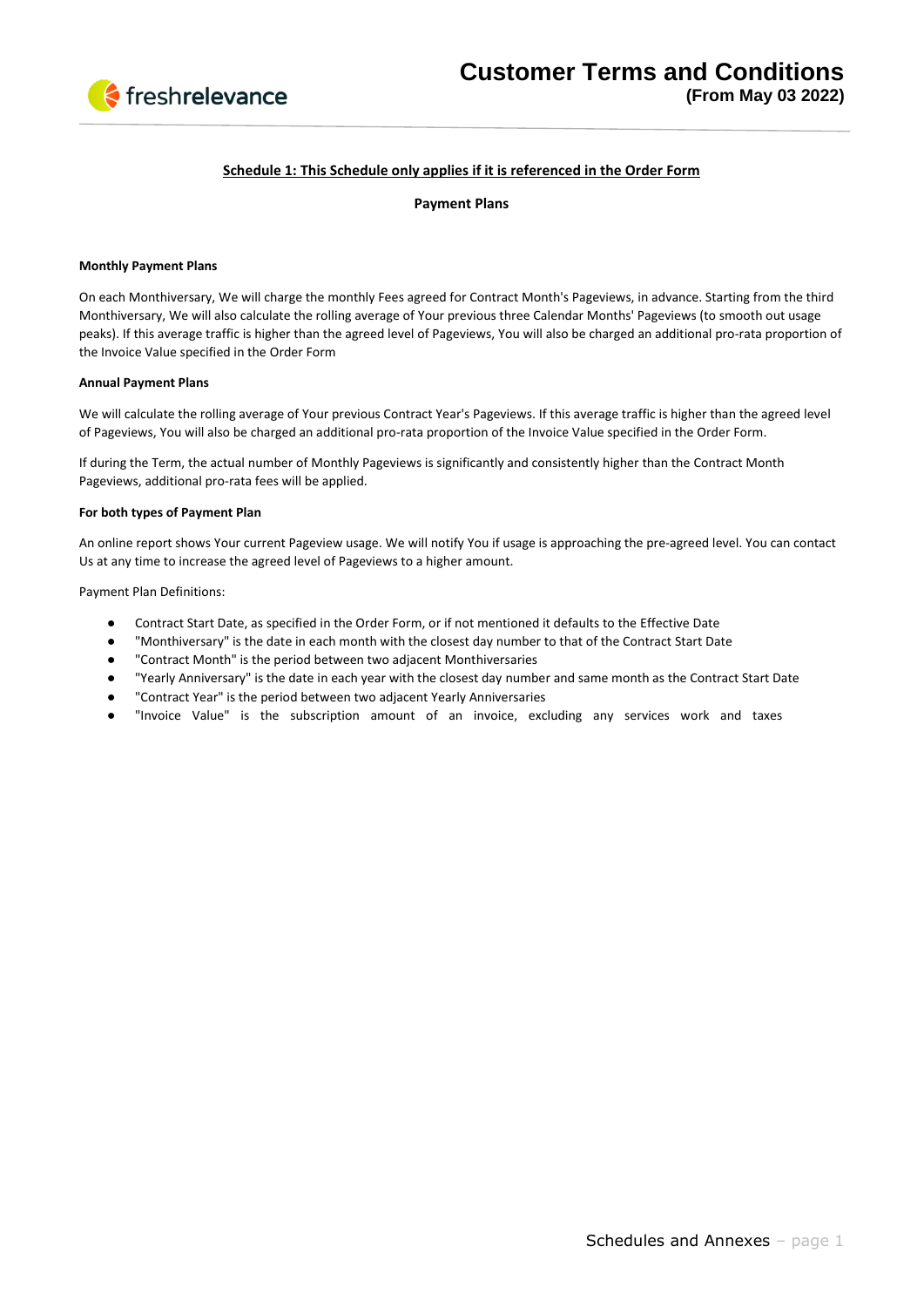

# **Schedule 2: Service Level Agreements**

## **Which SLA Applies?**

The SLA documentation in this schedule is linked from<https://www.freshrelevance.com/legal/legal-documents> and included by reference. There is a document for each of the following:

### **Platinum Support SLA**

If you have purchased Platinum Support (mentioned on your Order Form), the Platinum Support SLA applies

## **SLA for Fresh Relevance Inc**

If Fresh Relevance Inc is named in the Order Form, the SLA for Fresh Relevance Inc applies.

## **SLA for Fresh Relevance Ltd**

Or if Fresh Relevance Ltd is named in the Order Form, the SLA for Fresh Relevance Ltd applies.